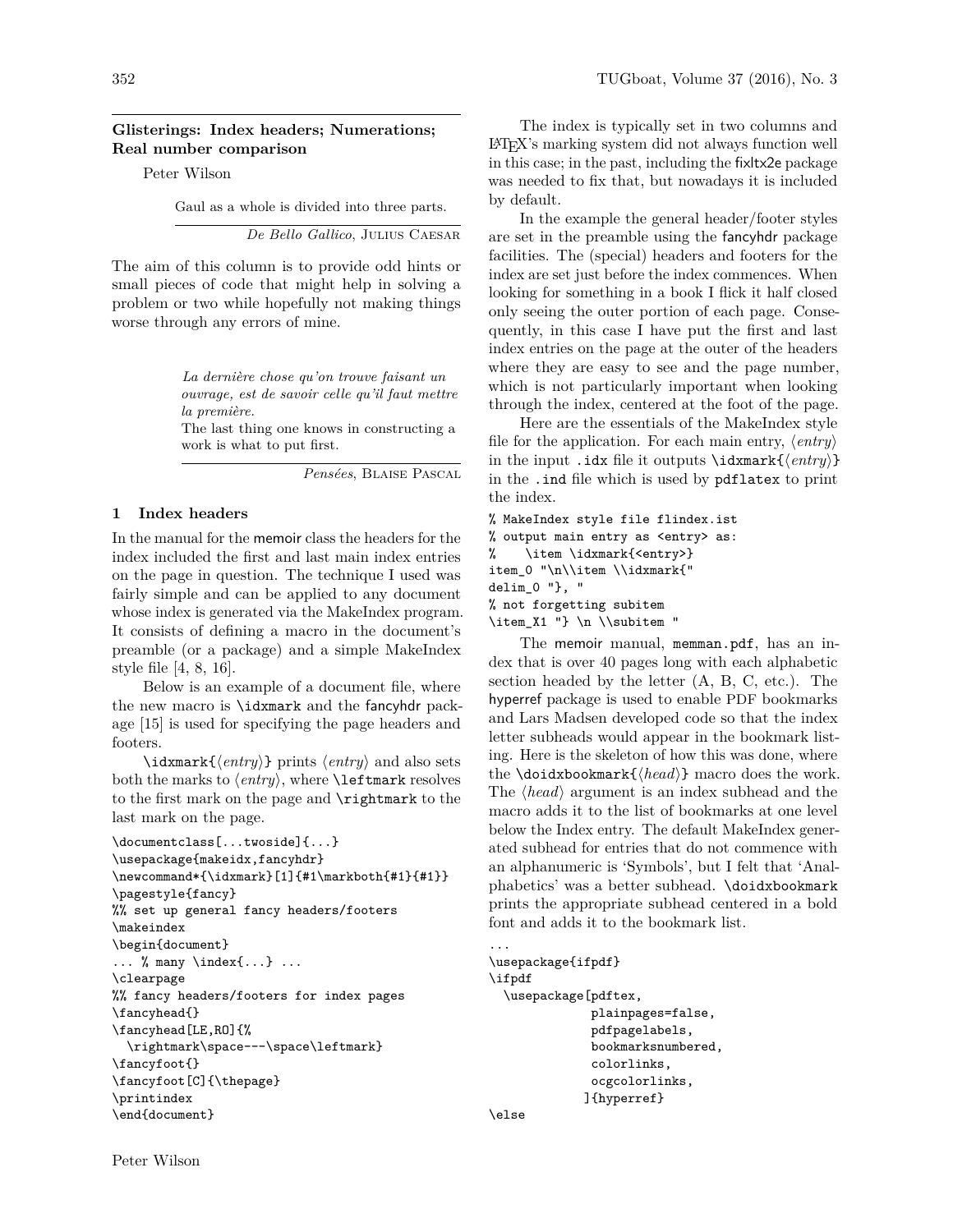```
\usepackage[plainpages=false,
               pdfpagelabels,
               bookmarksnumbered,
               colorlinks,
              ]{hyperref}
\left\{ \frac{f}{f} \right\}\makeatletter
\newcommand*{\doidxbookmark}[1]{{%
  \def\@tempa{Symbols}\def\@tempb{#1}%
  \centering\bfseries \ifx\@tempa\@tempb
     Analphabetics
    \phantomsection%
    \belowpdfbookmark{Analphabetics}%
                      {Analphabetics-idx}%
  \else
    #1%
    \phantomsection%
    \belowpdfbookmark{#1}{#1-idx}%
  \fi
  \vskip\baselineskip\par}}
\makeatother
...
\begin{document}
...
\clearpage
\pdfbookmark{Index}{Index}
\phantomsection
\printindex
\end{document}
```
The MakeIndex style file must be written so that it wraps the \doidxbookmark around the subheads, like this:

```
% MakeIndex style file flindex.ist
% output main entry ...
% Wrap and uppercase head letters
headings_flag 1
heading_prefix "\\doidxbookmark{"
heading_suffix "}"
```
And here is the sequence of commands to generate the indexed file.tex document

```
> pdflatex file
> makeindex -s flindex.ist file
> pdflatex file
```
As yet a child, nor yet a fool to fame, I lisped in numbers, for the numbers came.

> *An Epistle to Dr Arbuthnot*, Alexander Pope

## **2 Numerations**

### **2.1 Sorted lists**

Reza wrote to ctt [12] saying that he had developed code that would sort the items in a description environment and asked if there was a way to enumerate the entries.

I had no idea that you could sort items within LATEX but it appears that Nicola Talbot's incredible datatool package [14] enables you to do that, and much more.

Here is Reza's original code, to which I have added some comments to try and indicate what is happening and changed the environment name to distinguish it from other later code:

```
%%%% Reza's code
\usepackage{datatool}
\newcommand{\sortitem}[2]{%
      % start a new row in the db
  \DTLnewrow{list}%
      % add key/value to row
  \DTLnewdbentry{list}{label}{#1}%
      % add another key/value to the row
  \DTLnewdbentry{list}{description}{#2}%
}
\newenvironment{sorteddesc}{%
  % use or create a db called 'list'
  \DTLifdbexists{list}
    {\DTLcleardb{list}}{\DTLnewdb{list}}%
}{%
  % at the end of the environment sort the
  % db in ascending order of the label
  \DTLsort{label}{list}%
  % start a description environment
  \begin{description}%
    % iterate through the db,
    % picking out the keys/values
    \DTLforeach*{list}%
      {\theLabel=label,\theDesc=description}{%
        \item[\theLabel]\theDesc
     }%
  \end{description}%
}
    As an example,
\begin{sorteddesc}
\sortitem{zz}{description of zz}
\sortitem{mm}{description of mm}
\sortitem{aa}{description of aa}
\end{sorteddesc}
results in:
aa description of aa
mm description of mm
```
**zz** description of zz Reza wanted to know if there was a way to

enumerate the entries. That is, so the output would look like:

1. aa description of aa 2. mm description of mm 3. zz description of zz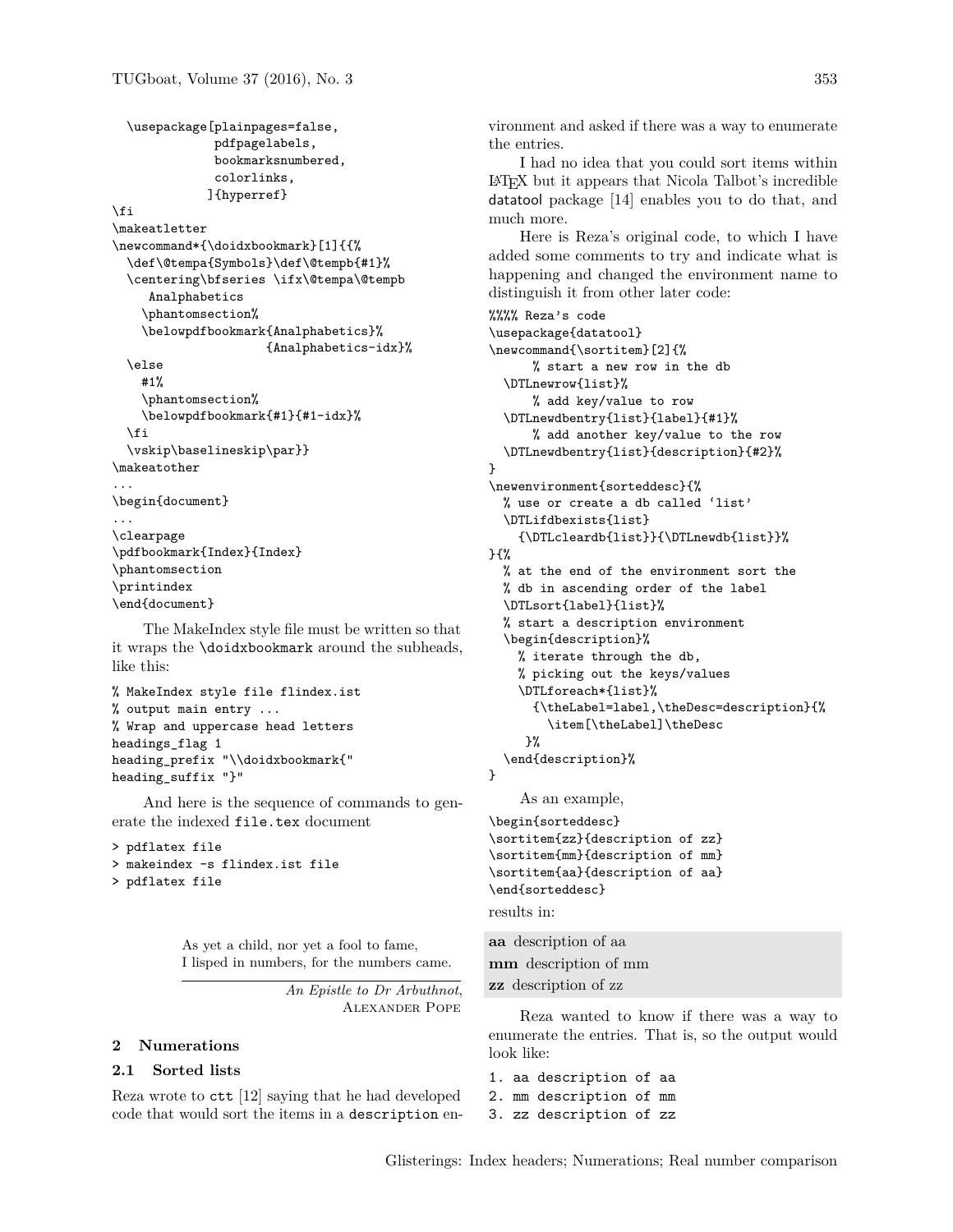Christian Anderson [1] responded with the following based on using the enumerate environment (I have changed the name of the sorting environment to distinguish it from the other proposals):

```
\newenvironment{sortedenum}{%
  \DTLifdbexists{list}%
    {\DTLcleardb{list}}{\DTLnewdb{list}}%
}{%
  \DTLsort{label}{list}%
  \begin{enumerate}%
    \DTLforeach*{list}%
      {\theLabel=label,\theDesc=description}{%
      \item \theLabel\ \theDesc% original
     % bolds the descriptive label
% \item \textbf{\theLabel}\ \theDesc%
    }%
  \end{enumerate}%
}
    As an example of Christian's proposal
```
\begin{sortedenum} \sortitem{zz}{description of zz} \sortitem{mm}{description of mm} \sortitem{aa}{description of aa} \end{sortedenum}

results in:

- 1. aa description of aa
- 2. mm description of mm
- 3. zz description of zz

It was unclear as to how Raza wanted the combination of number and label to be typeset. Christian indicated how the label could be typeset in a bold font, but the number would still be set in the normal font.

Alan Munn [9] also responded as follows, taking advantage of the \DTLcurrentindex macro from datatool (again I have changed the name of the sorting environment).

```
\newenvironment{sorteditemdesc}{%
  \DTLifdbexists{list}%
    {\DTLcleardb{list}}{\DTLnewdb{list}}%
}{%
  \DTLsort{label}{list}%
  \begin{description}%
    \DTLforeach*{list}%
      {\theLabel=label,\theDesc=description}{%
      \item[{\normalfont
             \DTLcurrentindex.\ }
            \theLabel]\theDesc}%
  \end{description}%
}
    As an example of Alan's proposal
\begin{sorteditemdesc}
```

```
\sortitem{zz}{description of zz}
\sortitem{mm}{description of mm}
```
# \sortitem{aa}{description of aa} \end{sorteditemdesc}

results in:

- 1. **aa** description of aa
- 2. **mm** description of mm
- 3. **zz** description of zz

Alan also indicated how the number could be set in bold to match the label. By suitable application of \normalfont both could instead be set in the normal font. In this sense Alan's solution is slightly more general than Christian's.

### **2.2 Autotab**

Jeremy wrote to ctt [7]:

*I want to create a table and I want the first column of the table to have incrementing numbers . . . I would like to avoid having to manually enter the numbers in the first column. Is there a way to do this automatically?*

Alan Munn responded with [10]:

%\usepackage{booktabs} %\usepackage{array} \newcounter{rownum} \newcolumntype{N}{% >{\stepcounter{rownum}\therownum.\ }l} \newcommand\*{\resetrownum}{% \setcounter{rownum}{0}} \begin{tabular}{Nll} \toprule \multicolumn{1}{>{\resetrownum}l}{I} & A & B \\ \midrule & blah & blah \\ & foo & foo \\ \bottomrule \end{tabular}

| $\begin{array}{ccc}\nI & A\n\end{array}$ |              | B |
|------------------------------------------|--------------|---|
|                                          | 1. blah blah |   |
|                                          | 2. foo foo   |   |

In the same thread Heiko Oberdiek noted that the \resetrownum could be taken out of the tabular: \resetrownum

```
\begin{tabular}{Nll} \toprule
\multicolumn{1}{l}{I}& A & B \\ \midrule
& blah & blah \\
& foo & foo \\ \bottomrule
\end{tabular}
```
In a later thread on a similar but extended topic Romildo posed [13],

*I want to typeset an enumeration list in a tabular format, building a table with automatic numbered items and sub-items in different rows. [An example layout followed.]*

Jean-François Burnol [3] responded with: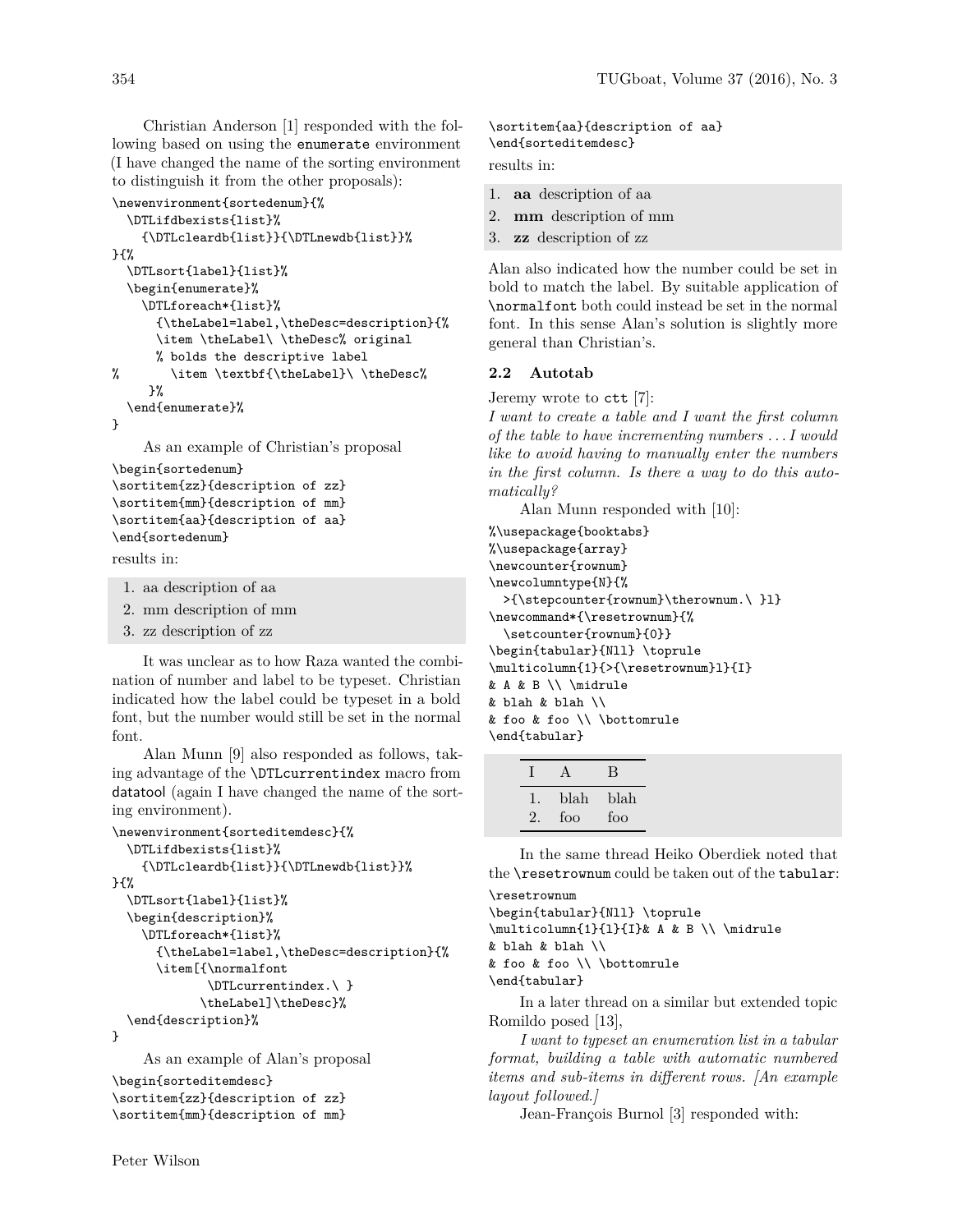```
\newcounter{bitmi}
   \renewcommand{\thebitmi}{%
      \arabic{bitmi}}
\newcounter{bitmii}[bitmi]
   \renewcommand{\thebitmii}{%
      \thebitmi.\arabic{bitmii}}
\newcounter{bitmiii}[bitmii]
   \renewcommand{\thebitmiii}{%
      \thebitmii.\arabic{bitmiii}}
\newcommand{\bitm}{\stepcounter{bitmi}
   \hbox to 1.5em{\thebitmi.\hfil}}
\newcommand{\bsubitm}{\stepcounter{bitmii}
   \hbox to 1.5em{}
   \hbox to 2.5em{\thebitmii\hfil}}
\newcommand{\bsubsubitm}{%
   \stepcounter{bitmiii}
   \hbox to 4em{}
   \hbox to 3.5em{\thebitmiii\hfil}}
\begin{tabular}{llll}
Subject \& Class \& Total \& Notes \\
\bitm First topic & 2 k 2 & a, b \\
\begin{bmatrix} \begin{array}{ccc} \text{obitm Second topic & 12} \end{array} & 14 & \end{bmatrix}\begin{array}{ccc}\n\end{array} \begin{array}{ccc}\n\end{array} \begin{array}{ccc}\n\end{array} \begin{array}{ccc}\n\end{array}\b{b}subsubitm M1 & & & a \setminus\begin{array}{ccc}\n\end{array} \begin{array}{ccc}\n\end{array} \begin{array}{ccc}\n\end{array} \begin{array}{ccc}\n\end{array} \begin{array}{ccc}\n\end{array} \begin{array}{ccc}\n\end{array} \begin{array}{ccc}\n\end{array} \begin{array}{ccc}\n\end{array} \begin{array}{ccc}\n\end{array} \begin{array}{ccc}\n\end{array} \begin{array}{ccc}\n\end{array} \begin{array}{ccc}\n\end{array} \begin{array}{ccc}\n\end{array} \begin{array}{ccc}\n\end{array\begin{array}{ccc}\n\end{array} bsubitm Bbbb & & & a, b \setminus\begin{bmatrix} \phi & \phi & \phi \end{bmatrix}\end{tabular}
```

| Subject |                |                 |                | Class | Total | <b>Notes</b> |
|---------|----------------|-----------------|----------------|-------|-------|--------------|
|         |                | 1. First topic  |                | 2     | 2     | a, b         |
|         |                | 2. Second topic |                | 12    | 14    |              |
|         | 2.1            | Aaaa            |                |       |       | b, c, d      |
|         |                | 2.1.1           | M1             |       |       | a            |
|         |                | 2.1.2           | M <sub>2</sub> |       |       | b, e, f      |
|         | 2.2            | <b>B</b> bbb    |                |       |       | a, b         |
|         | 3. Third topic |                 |                |       |       |              |

Just a little later Peter Flynn proposed [5]:

```
\usepackage{array}
\newcounter{topic}
 \renewcommand{\thetopic}{\arabic{topic}}
\newcounter{topici}[topic]
  \renewcommand{\thetopici}{%
    \thetopic.\arabic{topici}}
\newcounter{topicii}[topici]
  \renewcommand{\thetopicii}{%
    \thetopici.\arabic{topicii}}
\newcommand{\topic}[1]{%
 \stepcounter{topic}%
 \vrule height1.2em width0pt\thetopic. &
 \multicolumn{3}{l}{#1}}
\newcommand{\subtopic}[1]{%
  \stepcounter{topici}%
 \vrule height1em width0pt & \thetopici &
 \multicolumn{2}{l}{#1}}
\newcommand{\subsubtopic}[1]{%
```

```
\stepcounter{topicii} & &
 \thetopicii&#1}
\begin{tabular}{rrrlr<{\quad}r<{\enspace}l}
 \multicolumn{4}{l}{\textbf{Subject}} &
   \multicolumn{1}{r}{\textbf{Class}} &
   \multicolumn{1}{r}{\textbf{Total}} &
   \textbf{Notes}\\[2pt]
\topic{First topic} & 2 & 2 & a, b \\
\topic{Second topic} & 12 & 14 & \\
 \subtopic{Aaaa} & & & b, c, d \\
   \subsubtopic{M1} & & & a \\
   \sub{M2} & & b, e, f \\
 \subtopic{Bbbb} & & & a, b \\
\topic{Third topic} & \ldots & & \\
\end{tabular}
Subject Class Total Notes
1. First topic 2 \t 2 \t a, b2. Second topic 12 14
    2.1 Aaaa b, c, d
        2.1.1 \quad \text{M1} \qquad \qquad \text{a}2.1.2 M2 b, e, f
    2.2 Bbbb a, b
```
Jean-François's approach to me is the simpler and easier of the two as he designed it so that all the main entries go into the first column and internally uses empty \hboxes to indent the several (sub) item levels. Peter's approach is more complex in that it involves several \multicolumns to control the (sub) topic indentations; he also uses zero-width vertical rules to enable different vertical spacing between the topic levels. My feeling is that the combination of Jean-François's horizontal positioning and Peter's vertical adjustments might be closest to an optimum solution to Romildo's needs.

> Tenants of life's middle state, Securely placed between the small and great.

> > *Tirocinium*, William Cowper

## **3 Real number comparison**

3. Third topic ...

On ctt Pluto noted that \ifnum could be used to compare integer values and wondered if there was a similar method for comparing real numbers [11]. This led to a spirited discussion involving several people and over 50 postings at my last count. The two that struck me the most were from Donald Arseneau and 'GL'.

For demonstration purposes assume that the following are defined:

\def\fourfive{4.5}